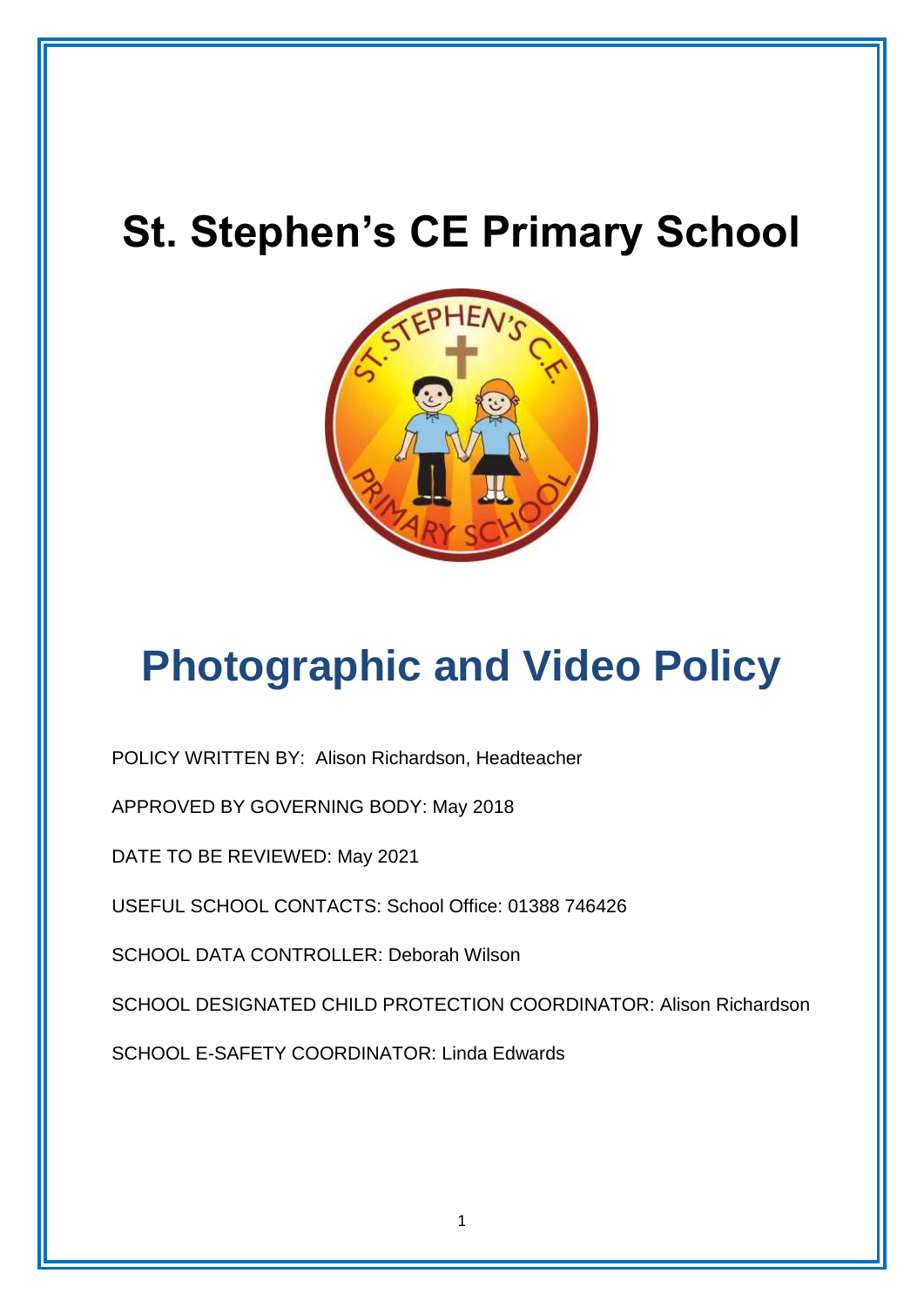# **Contents**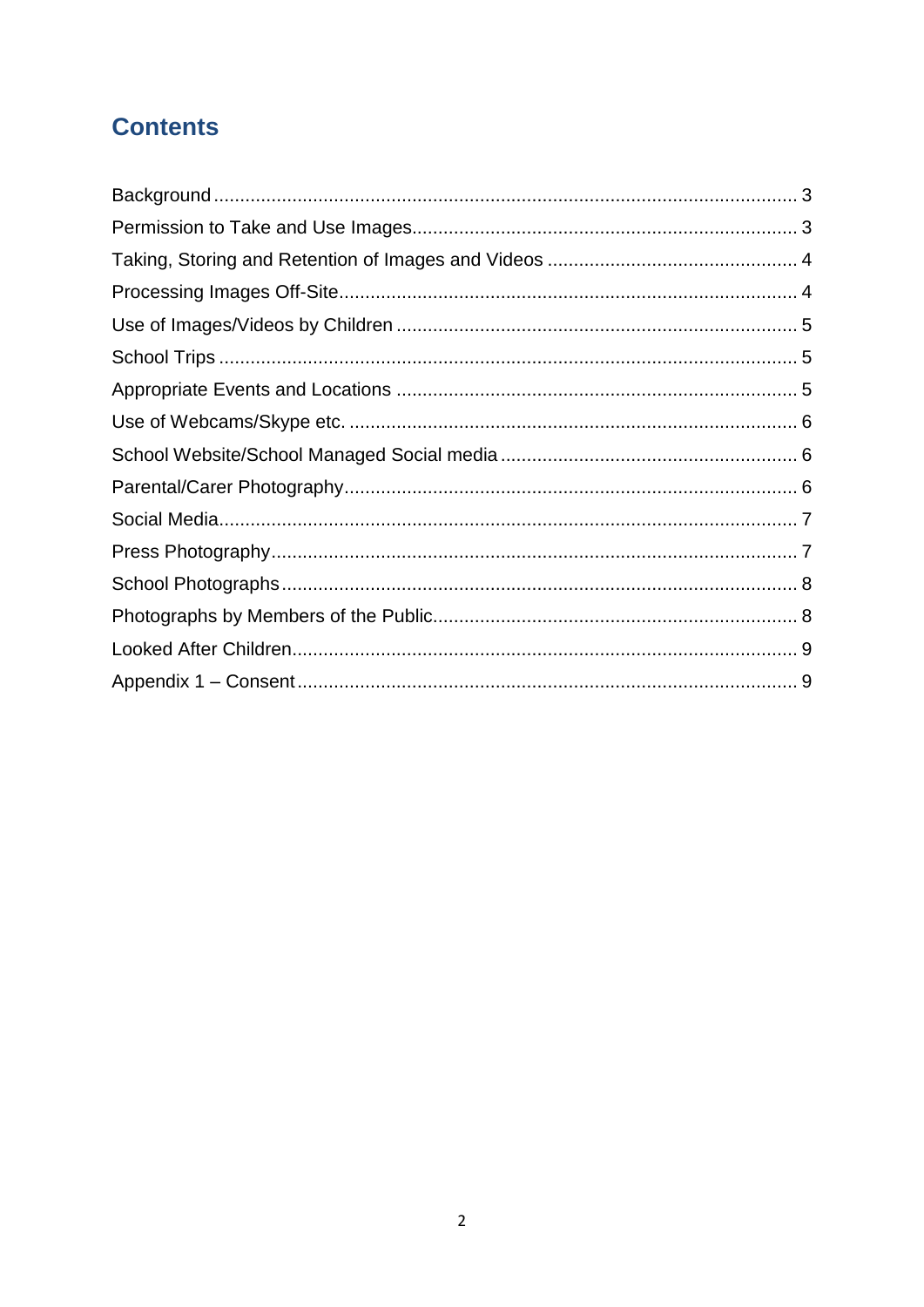## <span id="page-2-0"></span>**Background**

- This policy covers the recording, use, storage and deletion of still and video images at the school. It should be read in conjunction with the school's data protection, e-safety, CCTV and acceptable use policies. Any examples used in this policy are not exhaustive and the school is able to make decisions on a case by case basis.
- Legally this area is covered by the following:
	- $\circ$  Data Protection Act 1998 The image of a child is personal data covered by the act unless taken by parents/carers for purely personal use. This means that a school must comply with the Data Protection Act 1998. In practice, a school will need to seek permission to take, use and store images.
	- o Education Act 2002 Obligations to safeguard the welfare of pupils. This may have an impact on children whose location cannot be revealed for safeguarding reasons.
	- o Article 8 European Convention on Human Rights Privacy issues/breach of the child's right to respect for private life. For example, a parent/carer may object to their child's image being taken or shared.
	- o Article 10 European Convention on Human Rights The parent/carer's right to freedom of expression. For example, a parent/carer may wish to record the Nativity play.

#### <span id="page-2-1"></span>**Permission to Take and Use Images**

- Consent shall be obtained from parents/carers at the start of every school year. It is good practice to ensure that the record of consent is approved as accurate and up to date by the parent/carer on a regular basis. See Appendix 1 for an example consent form.
- A record of all consent details will be kept securely on file. Should permission be withdrawn by parents/carers at any time, then all relevant images will be removed and disposed of and the record will be updated accordingly.
- Images will not be taken of any child or young person against their wishes. A child or young person's right not to be photographed is to be respected.
- School visitors may only take photographs with the specific permission of a member of the Senior Management Team.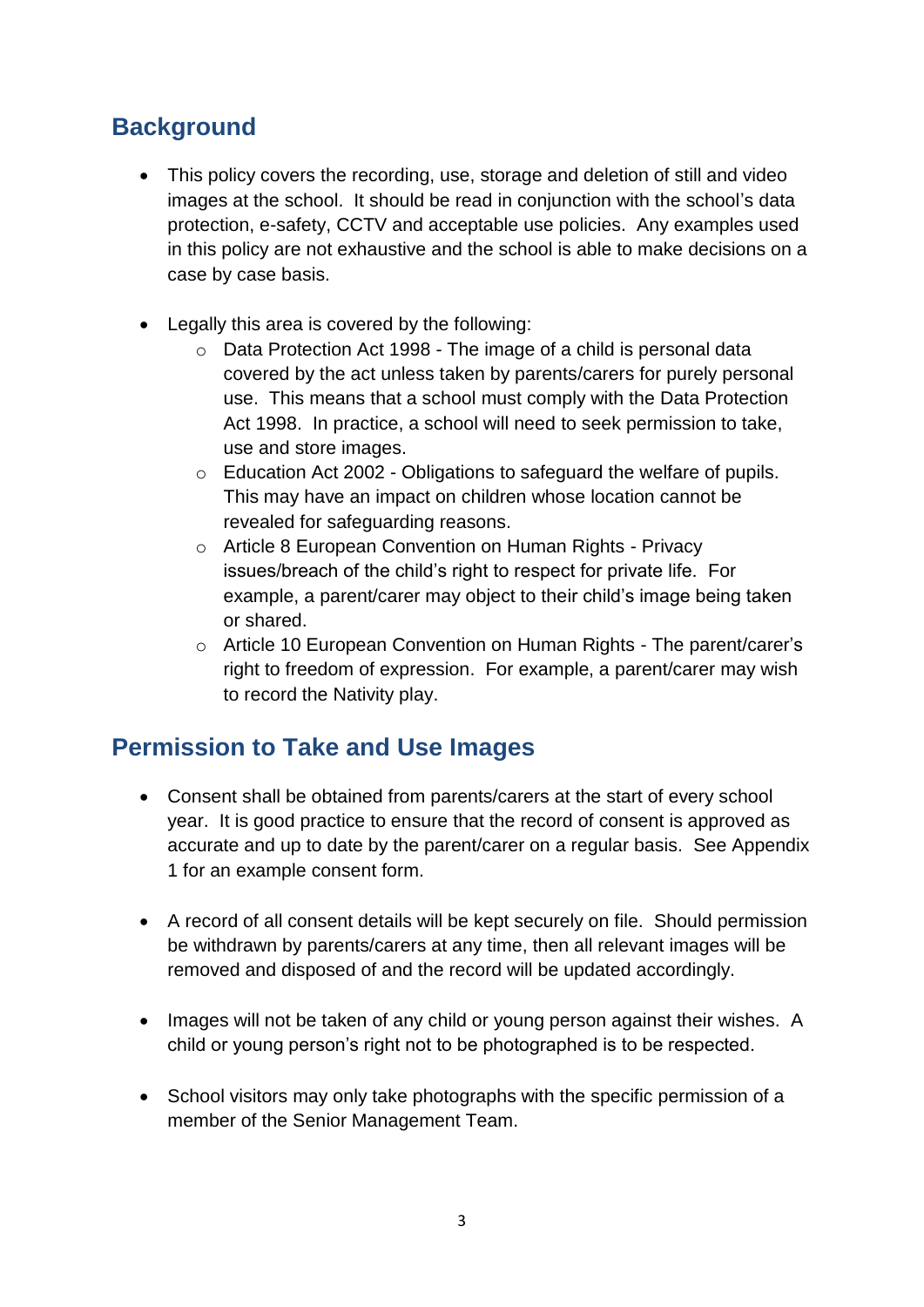# <span id="page-3-0"></span>**Taking, Storing and Retention of Images and Videos**

- As images and videos are personal data this should be processed in accordance with the school's data protection policy.
- Only official school owned equipment (e.g. work provided digital or video cameras) will be used by staff to capture images of children for official purposes. Use of personal cameras or phones by staff is prohibited at all times.
- Staff will receive information regarding the safe and appropriate use of images as part of their safeguarding training and responsibilities.
- Images will be stored securely, for example, by using password protection, restricting the number of people who have access to the files, and ensuring adequate firewall and anti-virus software are in place. If the device is portable this will be encrypted.
- Images will be securely deleted from non-encrypted devices on a regular basis (e.g. transferred from a digital camera to the network on a weekly basis).
- Images will not be kept for longer than is to be considered necessary, and in any event, not exceeding a maximum of three years after the child has left the school. A designated member of staff will ensure that all photographs are permanently wiped from memory cards, computer hardware and portable drives or other relevant devices once the images will no longer be of use.
- The school's management team reserve the right to view any images taken. Members of staff (including volunteers) will ensure that all images are available for scrutiny and will be able to justify any images in their possession.

#### <span id="page-3-1"></span>**Processing Images Off-Site**

- Any image taken off-site will comply with the requirements of the school's data protection policy.
- The school will ensure that any use of a cloud based storage system complies with the requirements of the school's data protection policy. The school will comply with the Information Commissioner's Office Guidance on the use of cloud computing.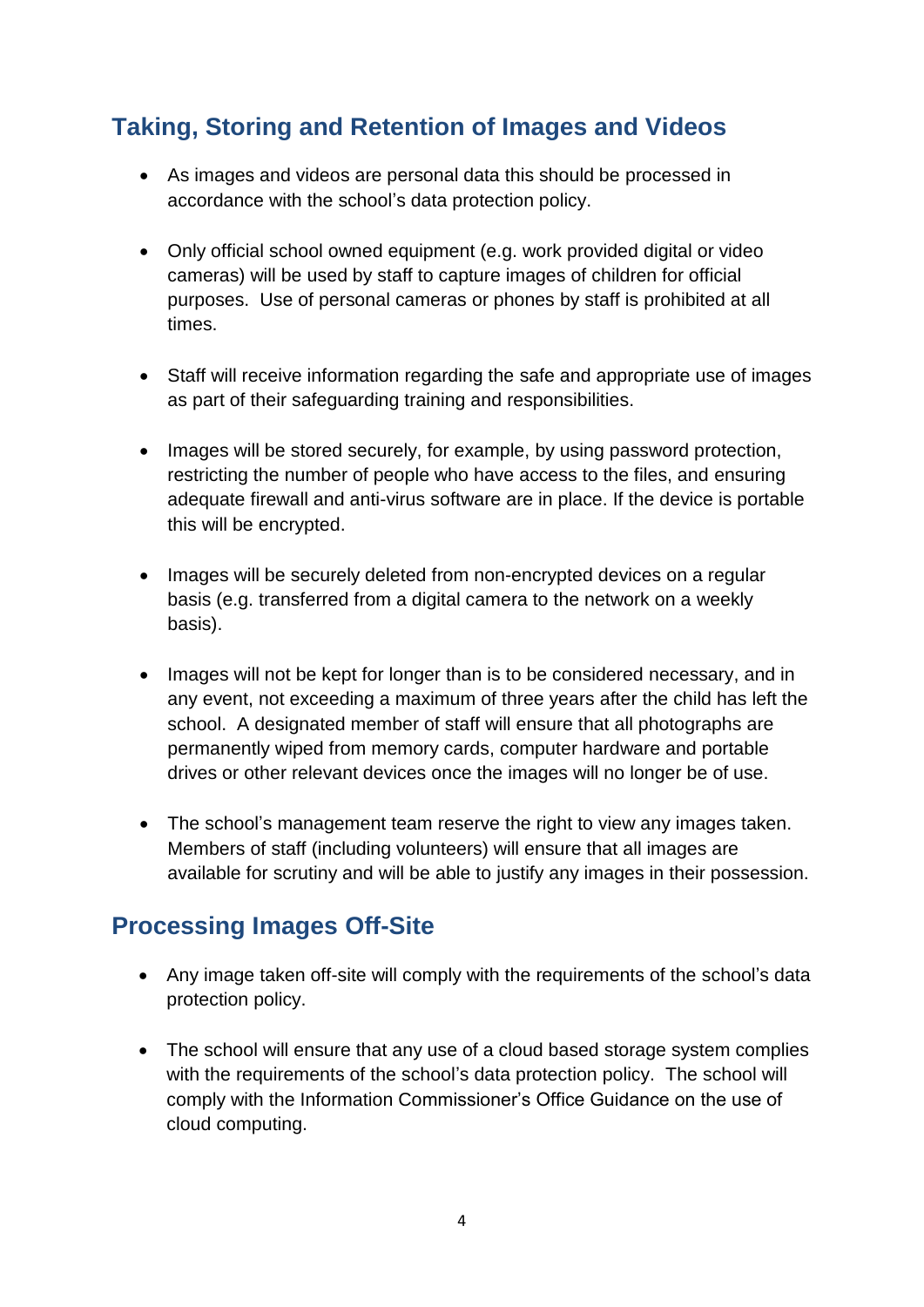# <span id="page-4-0"></span>**Use of Images/Videos by Children**

- The school will discuss and agree age appropriate acceptable use rules with children regarding the appropriate use of cameras, such as, places children cannot take the camera (e.g. unsupervised areas, toilets etc.).
- All staff will be made aware of the acceptable use rules regarding children's use of cameras and will ensure that children are appropriately supervised when taking images for official or curriculum use.
- Members of staff will act as role models of positive behaviour to the children by encouraging them to ask permission before they take any photos.
- Photos taken by children for official use will only be taken with parental/carer consent and will be processed in accordance with the Data Protection Act 1998.
- Parents/carers will be made aware that children will be taking photos/videos of other children and will be informed how these images will be processed.

## <span id="page-4-1"></span>**School Trips**

• The school will decide if children are allowed to use their own cameras, phones, tablets and other connected devices, during a school trip on an individual event basis.

# <span id="page-4-2"></span>**Appropriate Events and Locations**

- There are some risks involved when taking photographs of some sporting occasions when children are not fully dressed. These apply to both the child, whose image may be misused, as well as the adult who could be accused of taking inappropriate images. The general advice is that children should not be photographed unless appropriately dressed.
- It is not permissible to record images when children are changing.
- In general it is advisable not to record images of children in swimming costumes, but under specific circumstances the school may decide it is appropriate for instance :
	- o Moderation for PE or Swimming Teacher Assessment
	- o Celebration of a child showing significant progress with swimming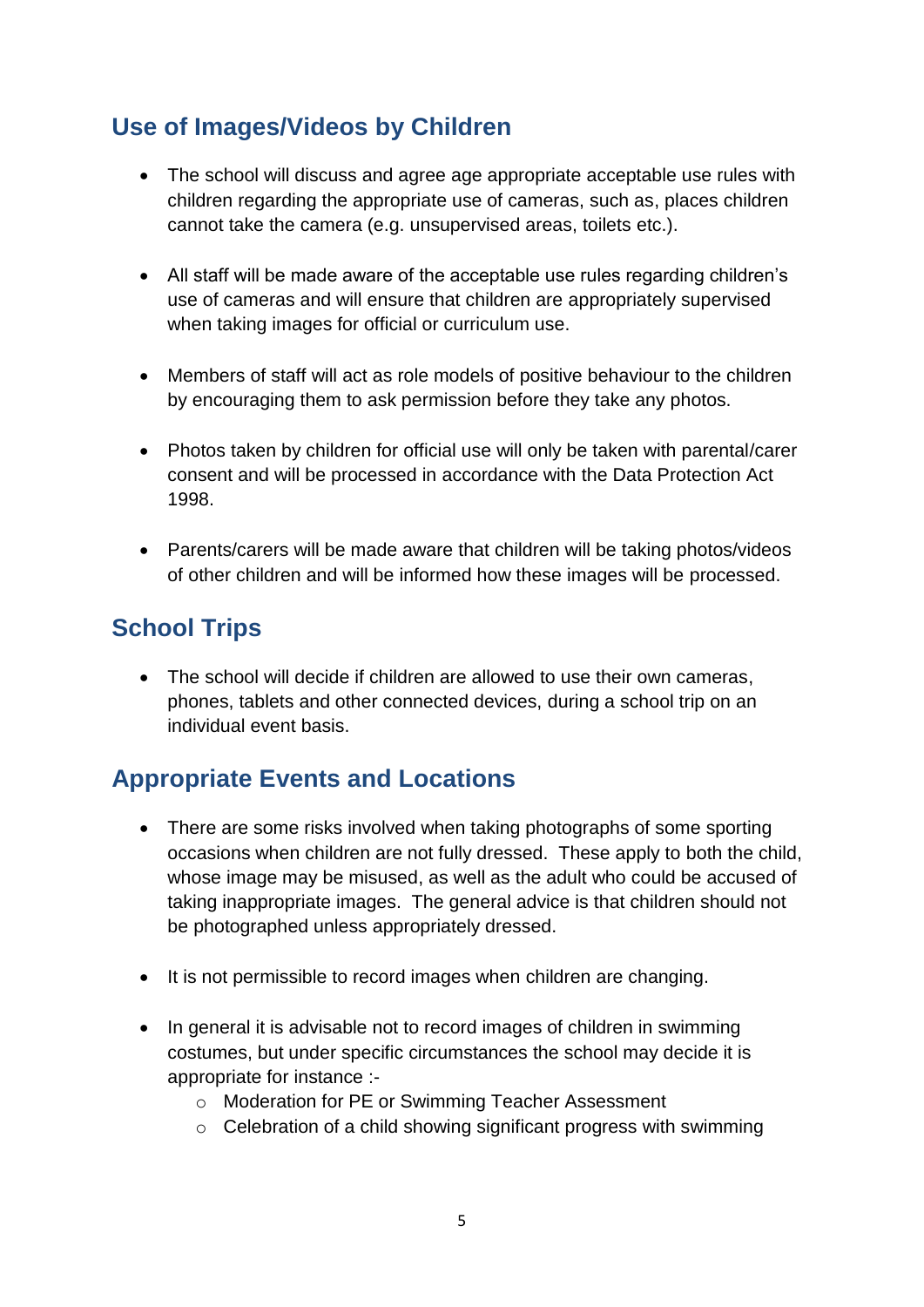- The Amateur Swimming Association (ASA) guidance on photography states that all photographs must observe generally accepted standards of decency, in particular:
	- o Action shots should be a celebration of the sporting activity and not a sexualised image in a sporting context.
	- o Action shots should not be taken or retained where the photograph reveals a torn or displaced swimming costume.
	- o Poolside shots of children should normally be above the waist only in a swimming costume, though full length tracksuit shots are approved.
	- o Photographs should not be taken from behind swimming blocks at the start of a race or exhibit young swimmers climbing out of the swimming pool.

#### <span id="page-5-0"></span>**Use of Webcams/Skype etc.**

- Parental/carer consent will be obtained before webcams or video conferencing will be used for curriculum or educational purposes.
- Recordings will only be made with the consent of all parties taking part.

# <span id="page-5-1"></span>**School Website/School managed Social media**

- Permission will be obtained from parents/carers before a child's image is uploaded to the school website or social media platform. *(See appendix 1)*
- Children's full names will not be used on the website or Social Media in association with photographs.
- The school will not include any personal addresses, emails, telephone numbers, on videos, on the website, in a prospectus or in other printed publications.
- Children's work will only be published with their permission or their parent's/carer's consent.

# <span id="page-5-2"></span>**Parental/Carer Photography**

- Many parents/carers will want to record some of the special moments in their child's school life and the law does not prohibit this. However it is possible that they will also capture images of children other than their own, with a possible impact on their privacy.
- This is a problematic area with contributory factors: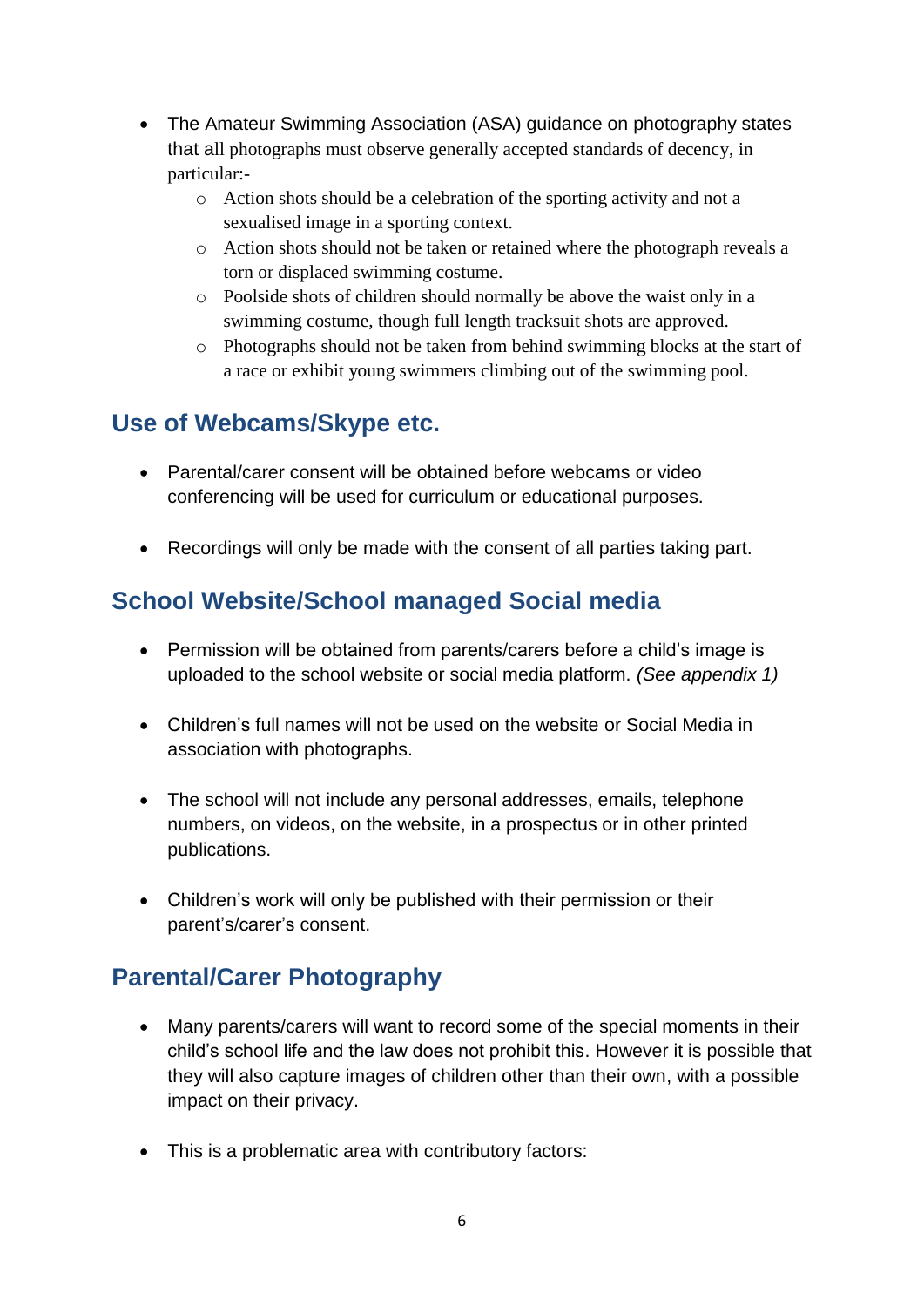- $\circ$  Freedom some parents/carers will want to take pictures of their child at an event, and some will not.
- $\circ$  Privacy it is possible that any image captured may have other children in it.
- $\circ$  Safeguarding there is a potential that images may be misused. There can be particular concern regarding looked after children
- The school will decide if parental/carer photography and video is appropriate on an individual event basis depending on the nature of the activity and any risks posed to children and staff taking part.
- The school will ensure that parents/carers are aware of any restrictions on photography and will publicise this prior to the event and bring it to the attention of parents/carers at the start of the event.
- Parents/carers have the right to ask for their child not to be photographed. On some occasions that may result in the child being unable to take full part in an activity.
- Parents/carers will complete a consent form which includes permission for photography.

#### <span id="page-6-0"></span>**Social Media**

- Uploading pictures to social media may cause further complications. A parent/carer publically sharing images of other people's children with no controls on privacy may be a breach of data protection rules. However, sharing images of their own children is not a breach of data protection rules.
- Parents/ carers will be reminded that the school does not allow any images or videos to be uploaded/shared by parents on social media, as it considers it to be a risk to individual pupils and parent's/carer's privacy.
- The school will challenge any public publishing of our pupils' images that comes to our attention if we feel it does not meet our safeguarding obligations.

# <span id="page-6-1"></span>**Press Photography**

• Where a press photographer is to be invited to celebrate an event, every effort will be made to ensure that the newspaper's (or other relevant media) requirements can be met. A written agreement will be sought between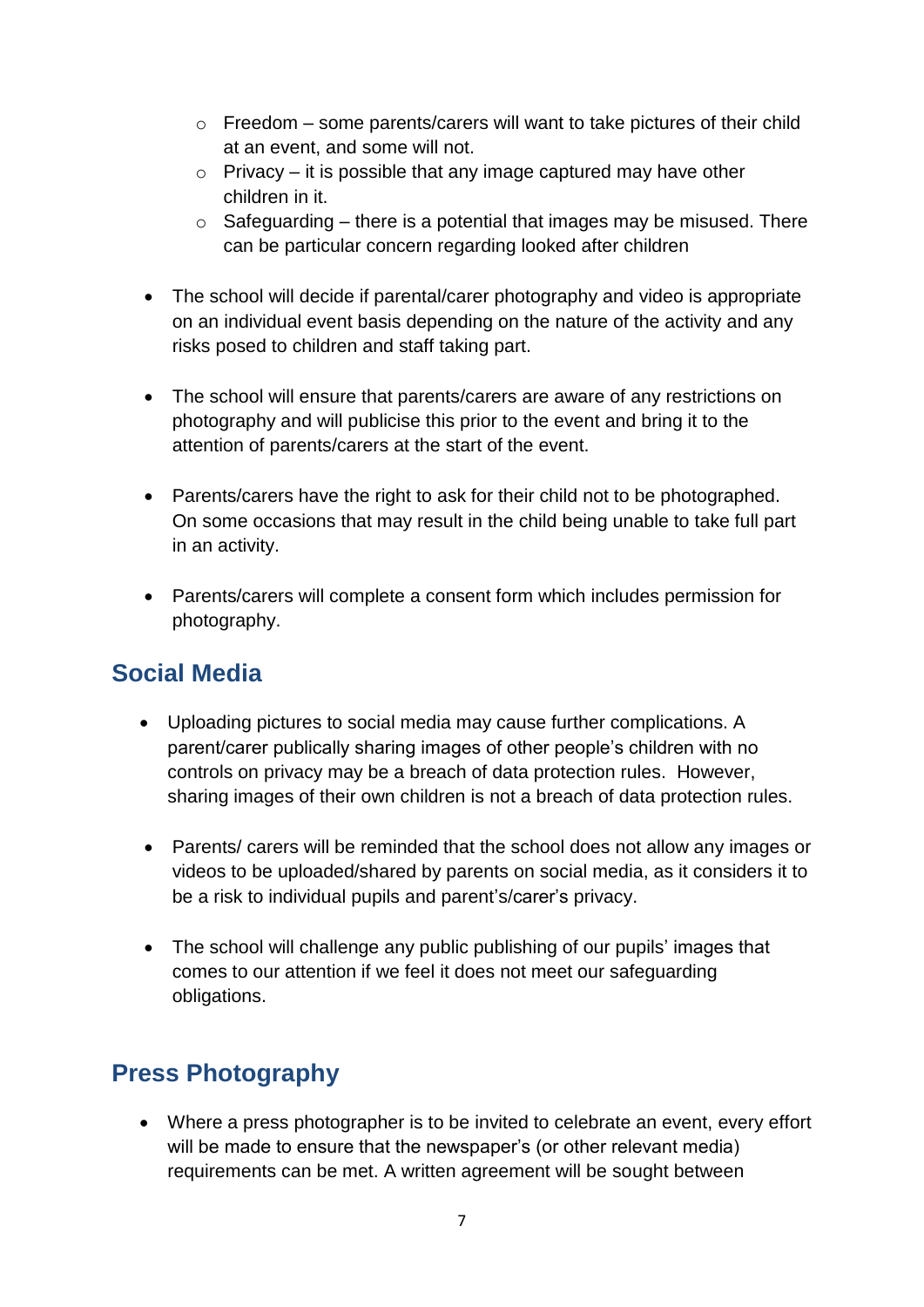parents/carers and the press which will request that a pre-agreed and accepted amount of personal information (e.g. first names only) can be published along with images and videos.

- The identity of any press representative will be verified and access will only be permitted where the event is planned, and where press are to be specifically invited to attend. No authorisation will be given to unscheduled visits by the press under any circumstances.
- The photographer will be issued with visitor identification, which must be worn at all times.
- Every effort will be made to ensure the press abide by any specific guidelines should they be requested. No responsibility or liability however can be claimed for situations beyond reasonable control, and where the school is to be considered to have acted in good faith

## <span id="page-7-0"></span>**School Photographs**

- Professional photographers who are engaged to record any events will be prepared to work according to the terms of the school's e-Safety policy.
- Photographers will be issued with visitor identification, which must be worn at all times.
- Photographers will sign an agreement which ensures compliance with the Data Protection Act and that those images will only be used for a specific purpose, subject to parental/carer consent.
- Photographers will not have unsupervised access to children and young people.

#### <span id="page-7-1"></span>**Photographs by Members of the Public**

• When children are taken out of the school grounds, for instance, on a visit it is possible that they could be photographed by members of the public. If the child's privacy is of paramount importance the risk of this should be discussed with parents/carers and appropriate steps taken (see Looked After Children section below).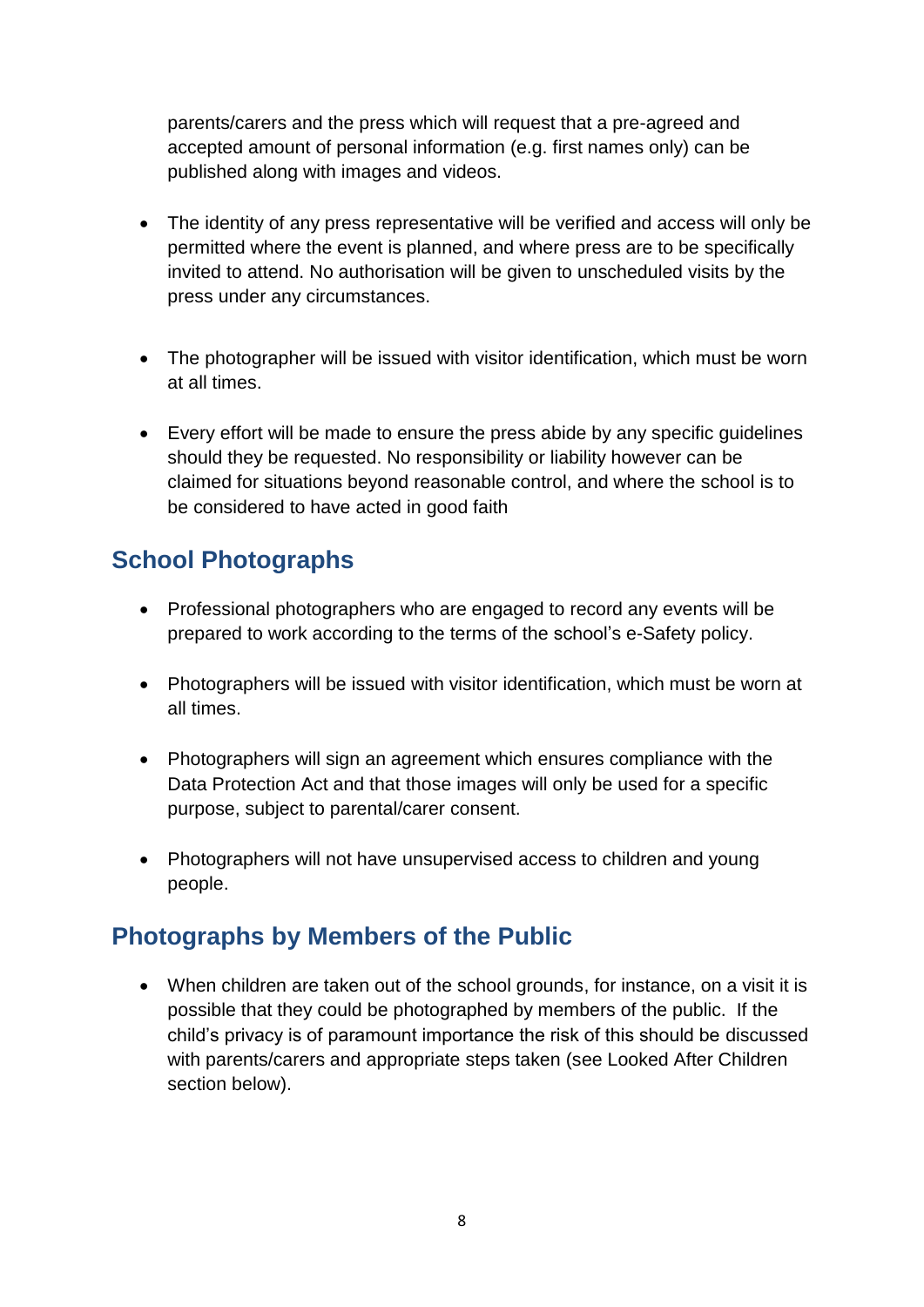#### <span id="page-8-0"></span>**Looked After Children**

- Photographs of looked after children should usually only be taken with the agreement of the person who holds parental responsibility. However, in some circumstances, consent could be obtained from the child's social worker, foster carer or a relative. Please see the school/relevant teacher who is part of the child's care team if you are unsure about who can give consent.
- The school/relevant teacher will be part of a looked after child's care team and attend meetings and looked after reviews; they should know any potential risks regarding any adults or if the placement is protected.
- Looked after children should expect to have as normal an experience as they can and they should not be singled out because they are in care.
- <span id="page-8-1"></span>• If a child's identity or privacy needs to be protected this should be discussed with the parent/carer and appropriate steps could be agreed. This could include:
	- o Restricting parental photography for all at events
	- o Subtly removing the child before photographs are taken
	- o Siting the child with the teacher to allow the teacher to take active steps to reduce the possibility of the child being photographed
	- o Sensitive withdrawal of the child from the event with an explanation to the child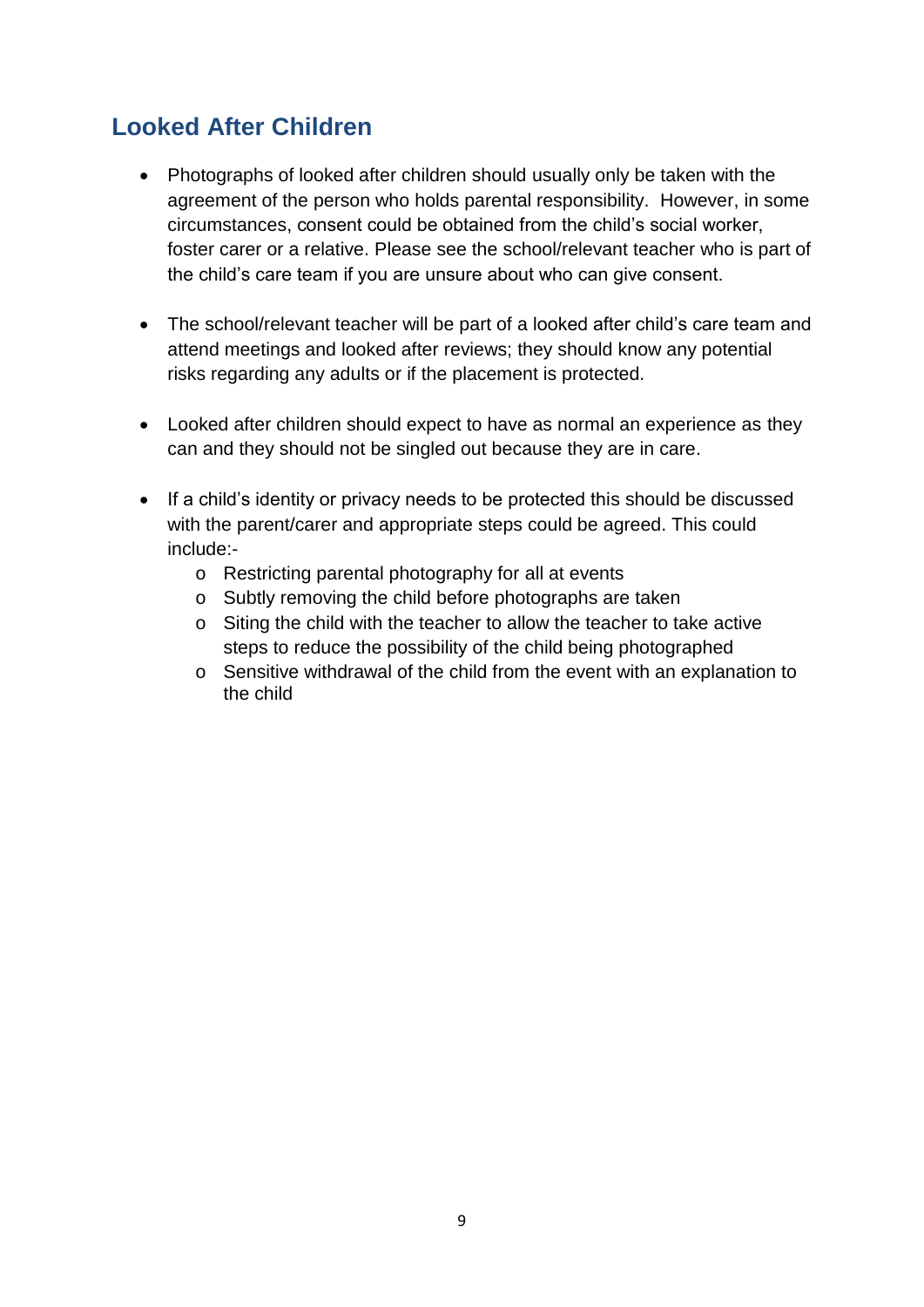# **Appendix 1 – Consent**

#### **Taking photographs and videos of children and young people**

St. Stephen's CE Primary School recognises its responsibility to ensure the welfare and safety of children and young people and to comply with the Data Protection Act 1998.

We use photographs and videos for a number of reasons including celebrating and recording children successes. These images or videos may be used on display boards, plasma screens and on our website and our social media site. Your child's identity will not be disclosed without your consent and only if the photograph is used to celebrate individual success.

Photographs and videos will only be recorded on school owned equipment and will not be kept for longer than is to be considered necessary, and in any event, not exceeding a maximum of three years after your child has left the school.

We also believe that it is important for families to celebrate children's successes and for that reason at some events we may allow parents/carers to take photographs and videos. We will remind parents/carers prior to the event that any photographs or videos taken should not be uploaded to social media.

**If you are concerned about the privacy of your child we would like to encourage you to make an appointment and discuss your concern with Alison Richardson, Headteacher or Deborah Wilson, Data Protection Officer so we can take appropriate measures to protect them.**

**On some occasions if we do not have permission to use the image of your child it may result in your child not being able to take full part in some school events.**

**I give consent for you to record and use images or videos of my child in the following ways:** (Delete any which you do not give consent to)

As a tool to monitor and track progress

Displays within the school

Website (shows trips and activities and celebrate children's successes)

Facebook (shows trips and activities and celebrate children's successes)

General publicity (includes use by the local authority and for training purposes)